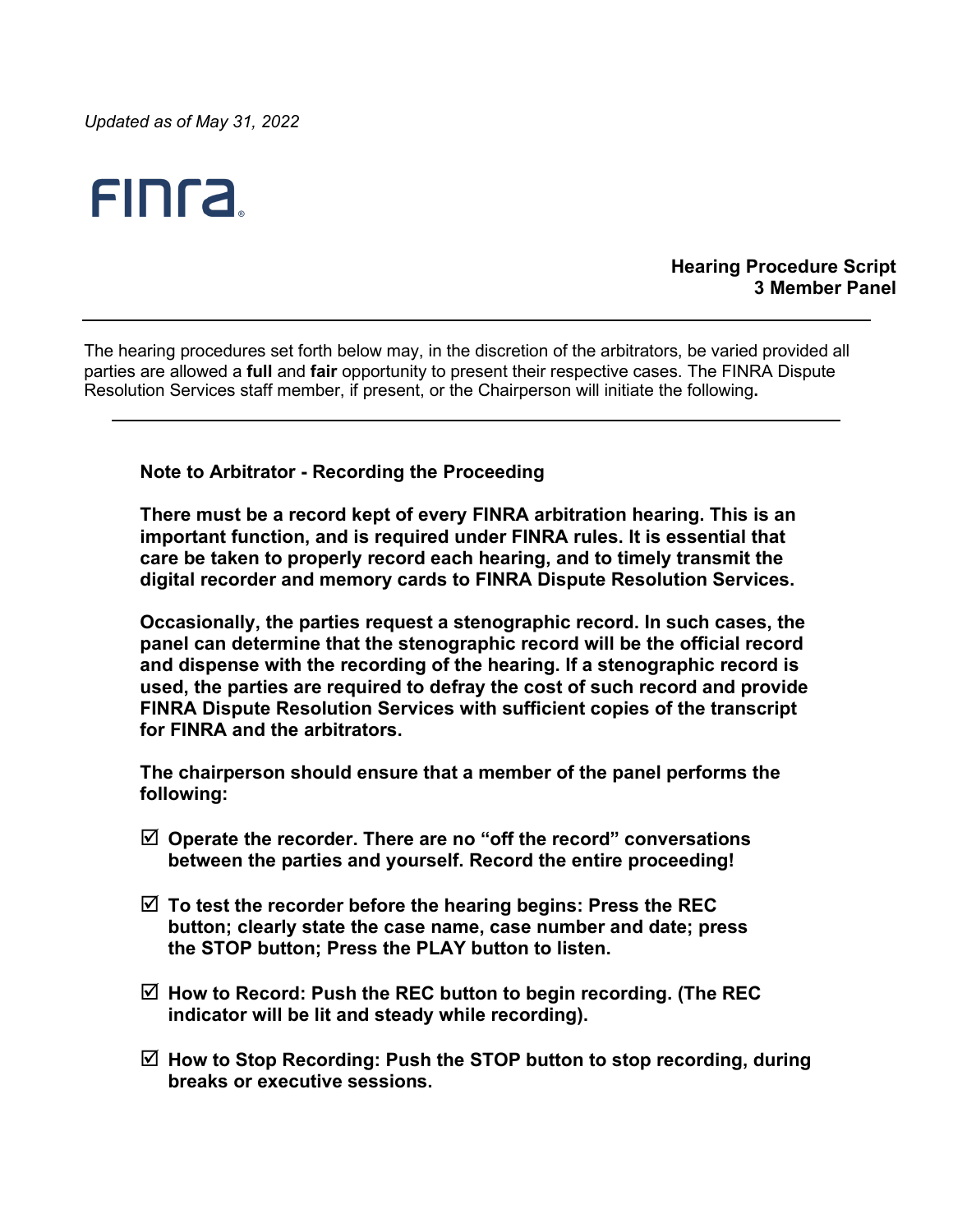- **Remember to press the REC button to resume recording after breaks or executive sessions.**
- **Advise all occupants in the room to turn off their mobile devices, otherwise, the digital recorder will not record clearly, and we will not have a proper record of the hearing as is required by the Code of Arbitration Procedure.**
- **At the last day of the hearing:**

 **For hearings held outside of FINRA's offices:** 

 **All digital recorders and memory cards should be returned to the FINRA Dispute Resolution Services staff member assigned to the case or the hearing facility that provided the recorder.**

 **For hearings held at FINRA's offices:**

 **FINRA's offices are equipped with built-in digital recorders. Arbitrators must notify staff that the hearings have concluded so that the memory card can be secured.**

## **Guidance for Hearings in which the Sole Topic is the Determination of Expungement of Customer Dispute Information in Settled Cases**

**Importance of Allowing Customers and their Counsel to Participate in the Expungement Hearing in Settled Cases**

**It is important to allow customers and their counsel to participate in the expungement hearing in settled cases if they wish to. Specifically, arbitrators should:**

- **1) Allow the customer and their counsel to appear at the expungement hearing;**
- **2) Allow the customer to testify at the expungement hearing;**
- **3) Allow counsel for the customer or a pro se customer to introduce documents and evidence at the expungement hearing;**
- **4) Allow counsel for the customer or a pro se customer to crossexamine the broker and other witnesses called by the party seeking expungement; and**
- **5) Allow counsel for the customer or a pro se customer to present**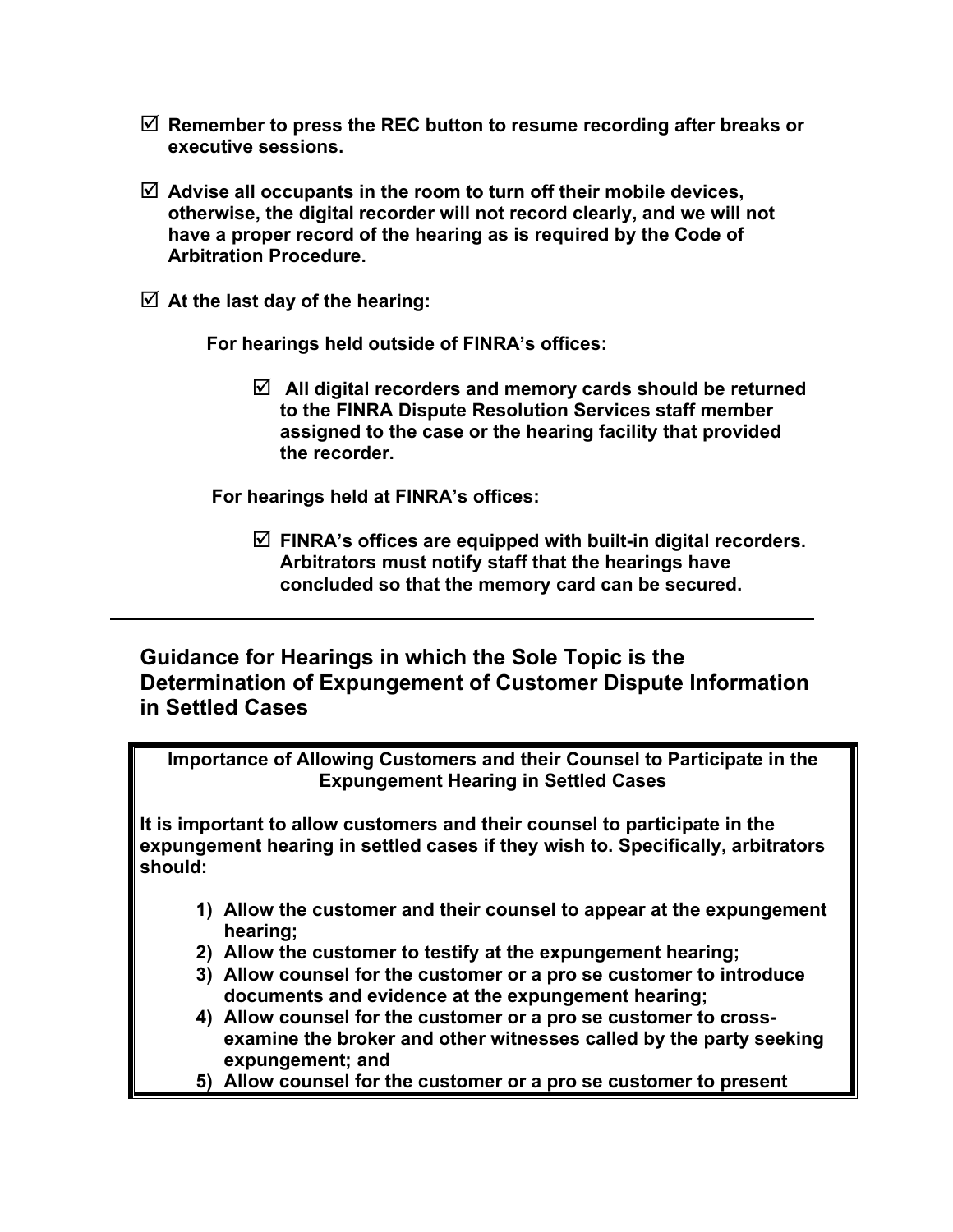**opening and closing arguments if the panel allows any party to present such arguments.**

### **Note: The following should be covered on the record. Make sure that the digital recorder is on before proceeding.**

- A. Introduction of the Arbitrators. Please note that Arbitrator (state the arbitrator's name) will operate the digital recorder during the hearing and Arbitrator (state the arbitrator's name) will take custody of the exhibits.
- B. *For in-person hearings occurring on or after May 31, 2022 only*:

Confirm that current In-Person Participant Attestations and Daily Health Certifications have been received for all in-person participants (including arbitrators, counsel, parties, paralegals, witnesses, and others). **Participants who are unable to comply with the requirement for In-Person Participant Attestations and Daily Health Certifications are not permitted to participate in person.**

Request that in-person participants contact the Case Administrator if they test positive or are otherwise presumed positive for COVID-19 up to 10 days after the hearing.

C. Restate to the parties any disclosures previously made by the arbitrators. Also, any additional disclosures should be made to the parties at this time. In addition, arbitrators should confirm on the record their current classifications as either public or non-public arbitrators.

*[The following section is intended to be informational for the arbitrators and does not need to be read to the parties: Arbitrator disclosure is the cornerstone of FINRA arbitration, and the arbitrator's duty to disclose is continuous and imperative. Disclosure includes any relationship, experience and background information that may affect—or even appear to affect—the arbitrator's ability to be impartial and the parties' belief that the arbitrator will be able to render a fair decision. When making disclosures, arbitrators should consider all aspects of their professional and personal lives and disclose all ties between the arbitrator, the parties and the matter in dispute, no matter how remote they may seem. If you need to think about whether a disclosure is appropriate, then it is: make the disclosure.]*

D. Elicit names of all parties, their attorneys of record and other representatives, if any. **Ask each party's counsel/representative who should be reflected in the award as counsel/representative for each party. Make a note of each party's response and include it on the Award Information Sheet when the panel deliberates.**

Ask whether any of the parties and counsel to this matter know of any potential conflicts between the arbitrators and any party, counsel or witness in this matter.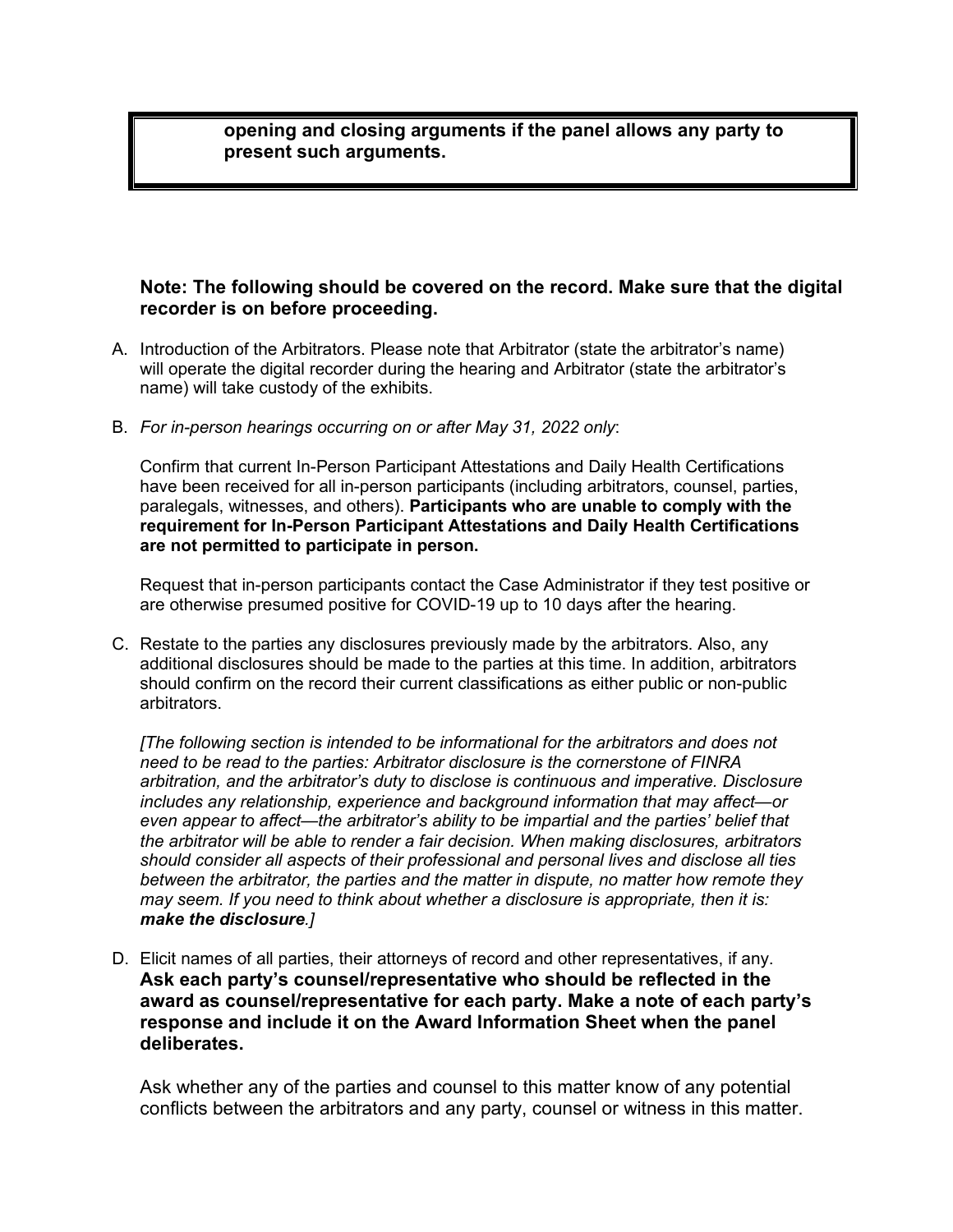- E. Obtain oral confirmation from all of the parties or their representatives of their acceptance of the Panel's composition.
- F. Oath Of Arbitrators *(If necessary, the following oath is administered by the Chair. Otherwise, the Chair should state on the record: "We have submitted our properly executed Oaths of Arbitrators to the FINRA Dispute Resolution Services staff."):*

**Do each of you, as the arbitrators selected to hear this matter in controversy, solemnly swear or affirm your duty under the AAA/ABA Code of Ethics for Arbitrators in Commercial Disputes to keep confidential all matters relating to this arbitration proceeding and decision, including but not limited to any information, documents, evidence, or testimony presented; and that your duty is continuous and does not cease at the conclusion of the arbitration or upon your withdrawal as an arbitrator?**

**Do you solemnly swear or affirm that you are not an employer of, employed by, or related by blood or marriage to any of the parties or witnesses whose names have been disclosed to you; that you have no direct or indirect interest in this matter; that you know of no existing or past financial, business, professional, family, or social relationship which would impair you from performing your duties; and that you will decide the controversy in a fair manner, and render a just award?**

**Do you swear or affirm that, based on FINRA Dispute Resolution Services' Temporary and Permanent Arbitrator Disqualification Criteria, you are not temporarily or permanently disqualified from being a FINRA arbitrator?**

**Having reviewed the** *Arbitrator Disclosure Checklist***, do you certify that you have made all disclosures of items on the**  *Arbitrator Disclosure Checklist***?**

**Do you swear or affirm that your** *Arbitrator Disclosure Report* **is accurate, current, and up to date, and that you have no additional disclosures to make?**

### **(Note: The following paragraphs are to be read on the record by the Chairperson)**

G. Formal Opening Of Hearing: This controversy has been submitted to this Panel of Arbitrators for hearing in accordance with the Code of Arbitration Procedure. The Panel is authorized to determine each of the matters set forth in the statements submitted and filed with FINRA Dispute Resolution Services. Unless the law directs otherwise, all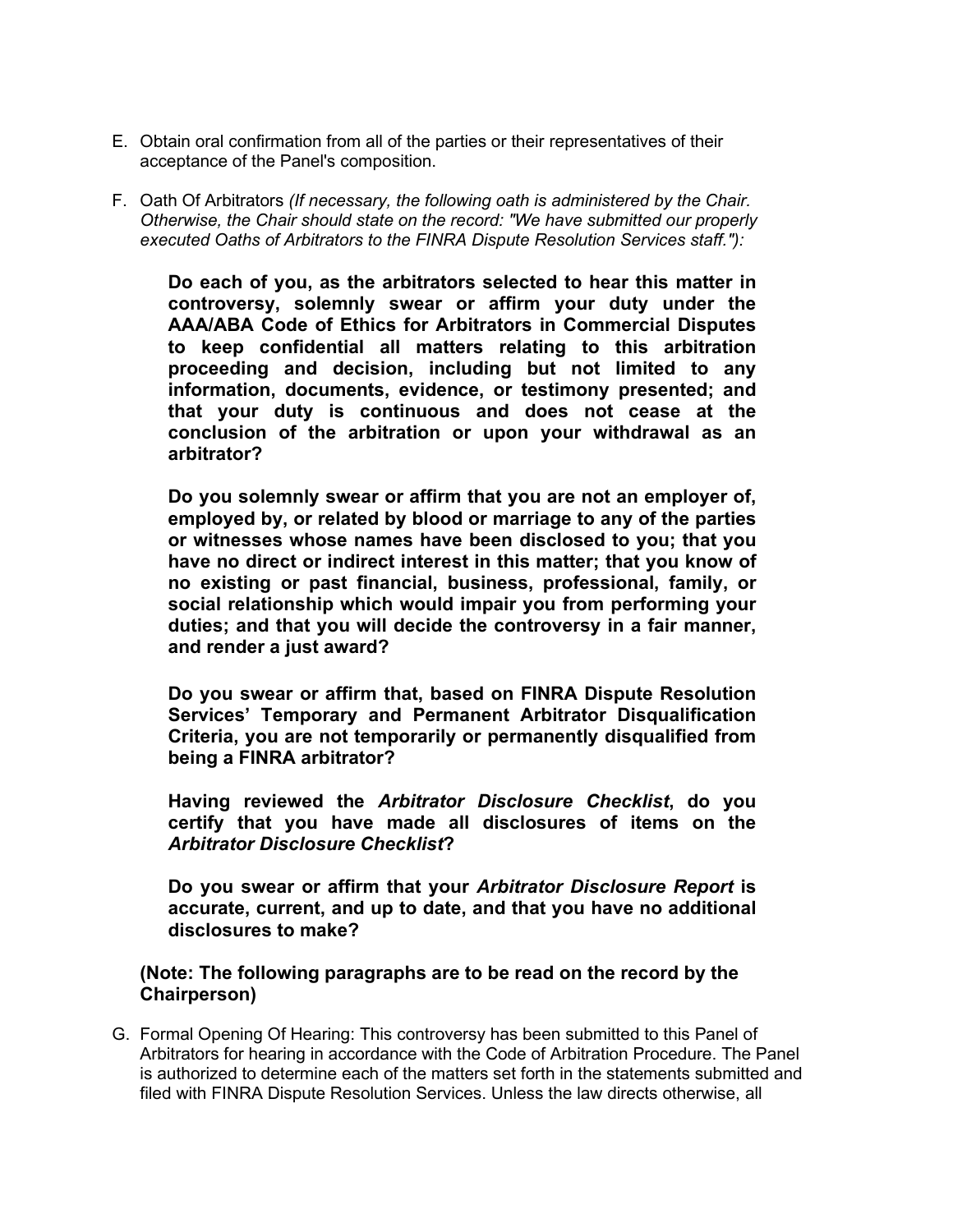awards rendered pursuant to the Code will be final and not subject to appeal.

It is suggested that no interruptions be made during an individual's testimony. Parties are entitled to make objections, cross-examine and redirect witnesses, and may, in the discretion of the arbitrators, present rebuttal testimony. The arbitrators may ask questions, as they deem appropriate.

- H. The submission of this matter to arbitration will not preclude any right of FINRA that it would otherwise be authorized to adopt, administer or enforce. If any matter comes to the attention of this panel during and in connection with this panel's participation in this proceeding, either from the record or from material or communications related to this proceeding, that this panel has reason to believe may constitute a violation of FINRA's rules or the federal securities laws, this panel may initiate a referral of the matter to FINRA for disciplinary investigation. If we make any such referral it will only be initiated after this dispute has been either settled or otherwise disposed of or after a final award has been rendered.
- I. Responsibility of Neutral Arbitrators: We have been selected to serve as neutral arbitrators to hear and decide this matter. We are not FINRA Dispute Resolution Services employees. We are independent arbitrators. FINRA makes available this arbitration forum—pursuant to rules approved by the SEC—but has no part in deciding the award.

Pursuant to Canon I of the ABA/AAA Code of Ethics for Commercial Arbitrators, we, as neutral arbitrators, have the duty of conducting these proceedings with fairness and integrity. This duty extends to all parties and to this process. Therefore, on behalf of the panel, I respectfully request that all parties and their counsel or representatives refrain from engaging in any conversations or contact with the members of this panel except while in this room and in the presence of all parties, counsel or representatives. Thank you for your anticipated cooperation.

J. Oath Administered To Witnesses

#### **Do you solemnly swear or affirm that the testimony you are about to give shall be the truth the whole truth and nothing but the truth?**

Will each of you please state your name, address, and if applicable, your business affiliation.

As a reminder, electronic devices cannot be used to record or broadcast the hearing.

Parties and a corporate representative are permitted to remain throughout the proceeding. Expert witnesses are permitted to remain unless the panel determines that the witness should be excused. All other witnesses will now be excused and will be called upon at the appropriate time, unless the panel determines that the witness(es) will remain. **(Note to Arbitrators: Barring countervailing reasons, expert witnesses who are assisting parties in the presentation of their cases should be permitted to attend all hearings. Generally, there is a**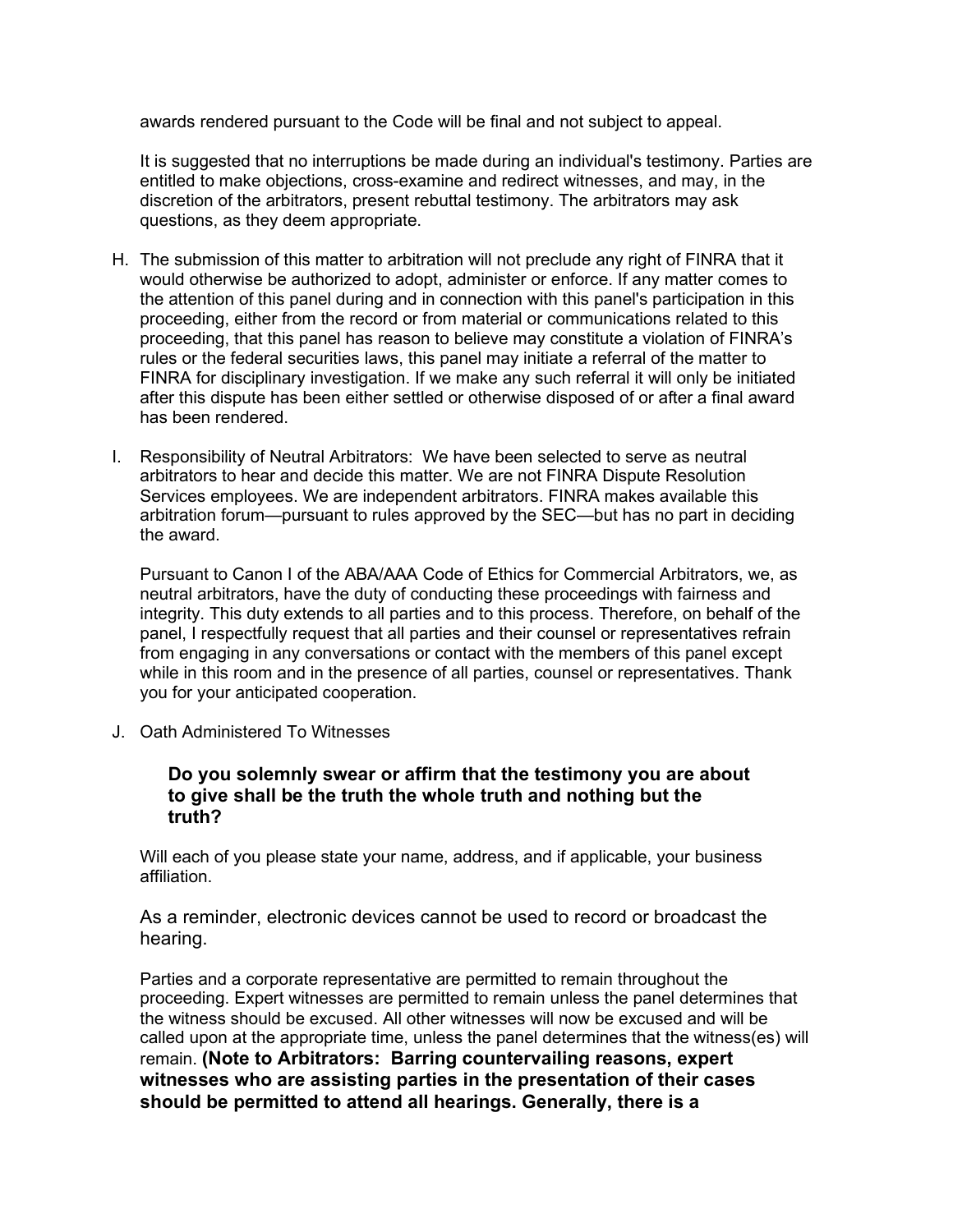## **presumption that expert witnesses, as opposed to witnesses testifying as to the facts pertinent to the case, will be permitted to attend the entire proceedings.)**

K. Arbitrators' Exhibit: The Arbitrators have read the papers that have been submitted by the parties. These papers, along with the executed Submission Agreements, will be marked and received into evidence as Arbitrators' Exhibit #1.

## [**The Chairperson should explain the contents of Arbitrators' Exhibit # 1.**]

- L. Other important open matters may be addressed here.
- M. Party Evaluations: As part of FINRA Dispute Resolution Services' ongoing effort to improve the arbitration process, each party or representative is asked to voluntarily complete an evaluation concerning this arbitration. For your convenience, FINRA has made it possible for you to complete the Party Experience Survey via the DR Portal.
- N. Opening Statements: Each party may make an opening statement. It should be limited to what the party intends to prove and should not be a presentation of evidence or of the merits of the case.
- O. Documentary Evidence: Evidence will be marked for identification and shown to the opposing party for review and possible objection to its admissibility. The Panel will rule on any objections asserted and determine whether the document will be received in evidence.
- P. Expected Conduct: All participants are expected to act in a civil manner at all times. Parties and attorneys are requested to be on time for all sessions and to limit breaks to the time allotted. Parties and attorneys are responsible for providing copies of all proposed exhibits to all other parties and to the panel. Parties are encouraged to avoid repetitive arguments. Parties and counsel must direct all objections and motions to the Panel and not to each other. The digital recording (or stenographic record) will be the official record of the hearing.

## Electronic Devices during the Hearing

The panel asks that everyone silence their cell phones or other electronic devices. This will help us to minimize distractions and focus on testimony. There will be periodic breaks that will allow us to view incoming messages that arrive during the hearing. This does not apply to the use of electronic devices to view case documents. Electronic devices cannot be used to record or broadcast the hearing.

## Note to Panel – Not to be Read to Parties

\_\_\_\_\_\_\_\_\_\_\_\_\_\_\_\_\_\_\_\_\_\_\_\_\_\_\_\_\_\_\_\_\_\_\_\_\_\_\_\_\_

If you use an electronic device to access arbitration documents or information during the hearing (e.g. pleadings, rules or scripts), please let the parties know that you are doing so. This will ensure the parties know that you are devoting your full attention to the hearing.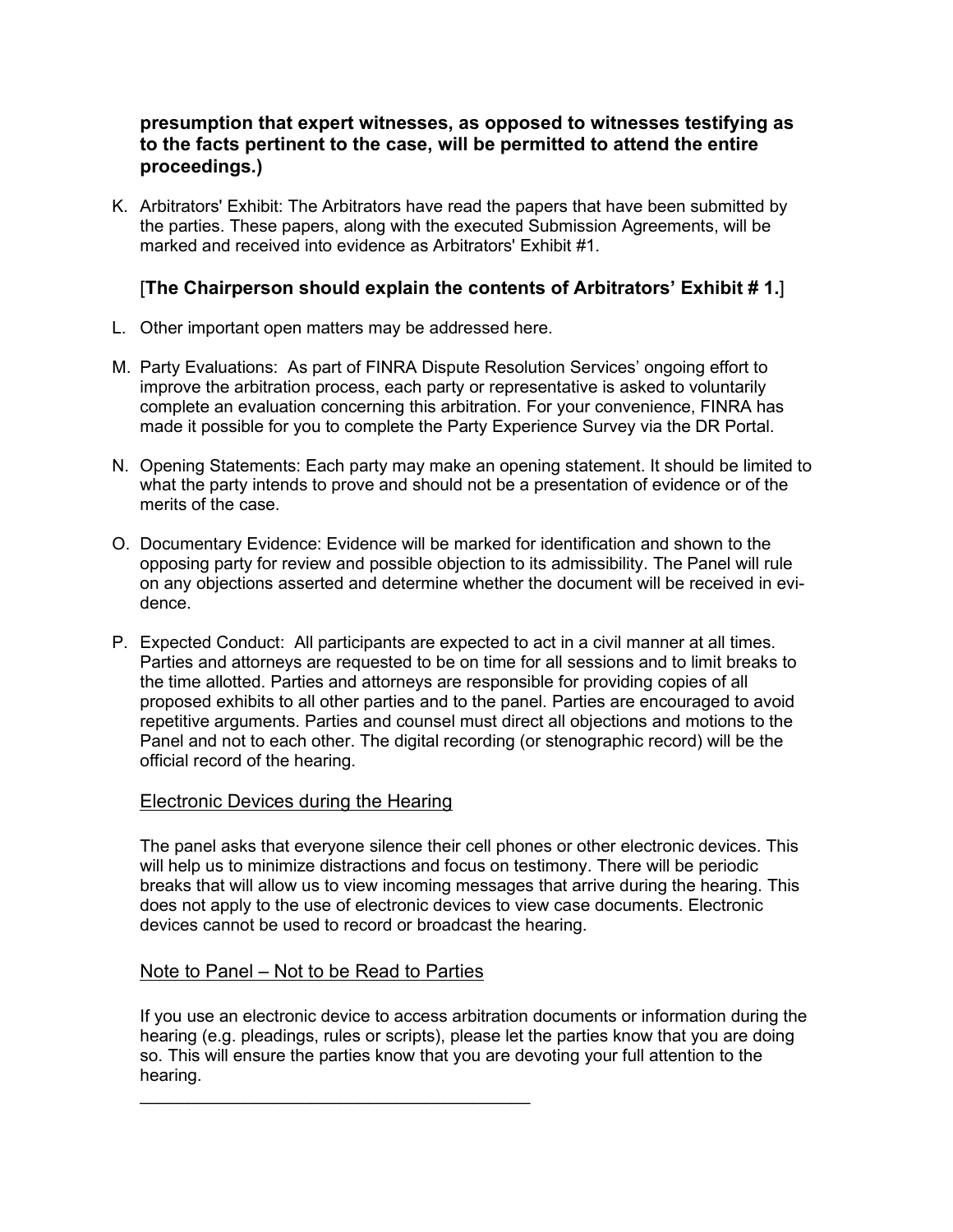**Note to Arbitrator: The administrative announcements have been completed and you will now begin opening statements and the presentation of the evidence. This is a reminder that all further conversations between the parties and the arbitrator should be on the record (e.g. digitally recorded). Please ensure that the recorder is operating after your return from any breaks or lunch. In addition, do not leave the recorder unattended.** 

- Q. Opening Statements: The parties will now proceed with their opening statements, beginning with the Claimant.
- R. Presentation Of Evidence: The parties will now present their evidence, beginning with the Claimant.
- S. Inquiry Prior To Closing Argument: Do the parties have any further evidence or testimony to present?
- T. Closing Argument:

Each party may make a closing argument. The parties are directed to limit their closing argument to a summation of what he or she believes has been proven. The parties should include a summary of their final request for damages. Parties may present their final damages as a range, as opposed to a specific monetary amount, and may include a description of each theory of damages.

The parties should also address the issue of hearing session fees. In the award, we will allocate the amount of hearing session fees that each party will pay. Therefore, the parties should include a statement of how we should assess the hearing session fees.

The parties may now begin their closing argument, beginning with the Claimant. Rebuttal is allowed and the Claimant may reserve its entire closing for rebuttal.

**Note to Arbitrators: It is the practice in these proceedings to allow claimants to proceed first in closing argument, with rebuttal argument being permitted. Claimants may reserve their entire closing for rebuttal. The hearing procedure may, however, be varied in the discretion of the arbitrators, provided all parties are allowed a full and fair opportunity to present their respective cases.**

U. Final Damage Requests: We realize that at the time the claim was initiated the parties may not have had all of the information needed to accurately or completely calculate their claims. Therefore, at this point, we ask that the parties restate their respective claims. For parties requesting damages, please provide us with a summary of your final request for damages. You may present your final damage request as a range, as opposed to a specific monetary amount.

#### **Note to Arbitrators: If a party's final request for damages is different from the amount stated in its pleading, please record this amount in the Award**